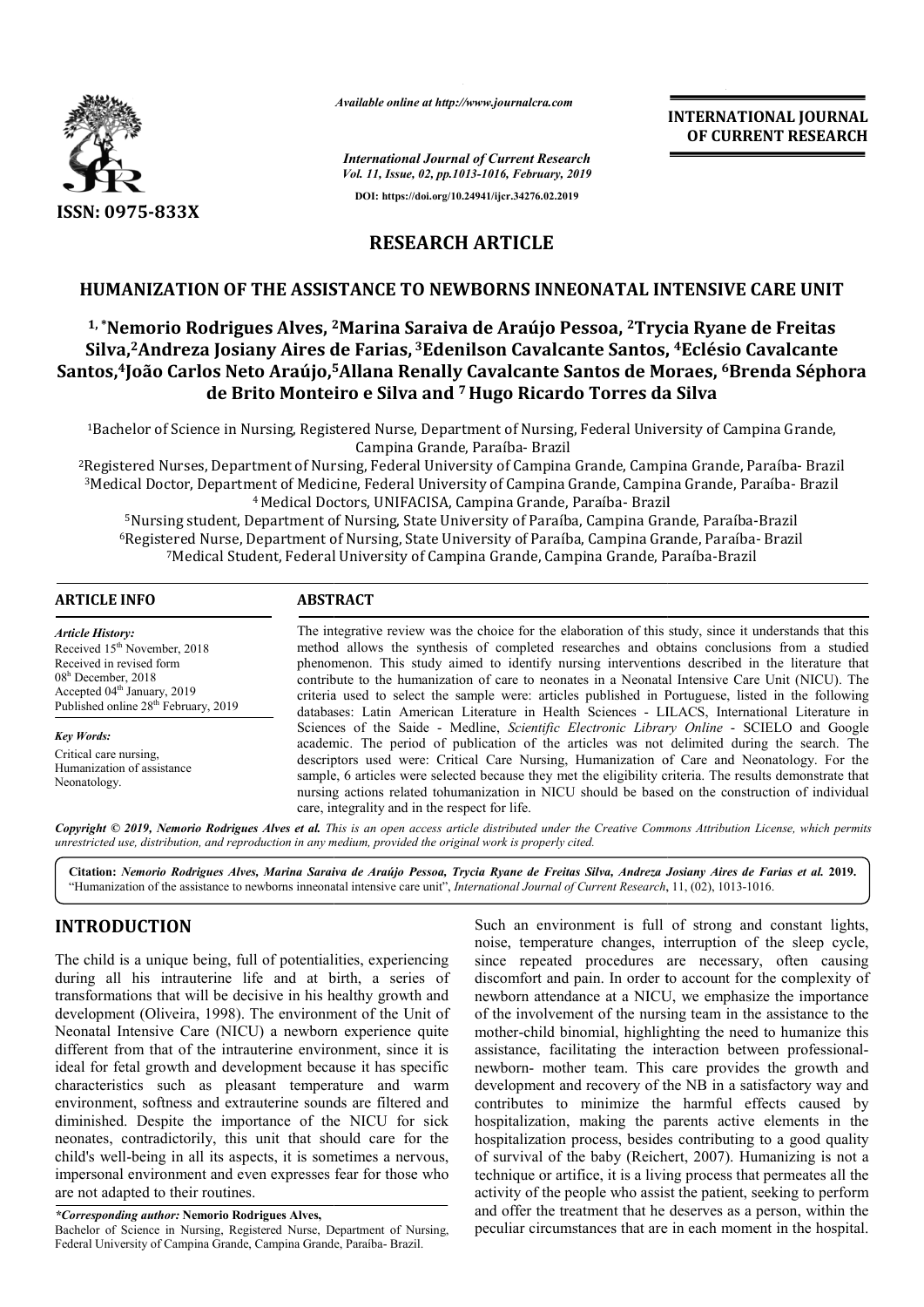hospital environment humanization represents a set of initiatives aimed at the production of health care capable of reconciling the best available technology with the promotion of reception and ethical and cultural respect for the patient (Ferreira, 2006). The hospitalization should not be a bad experience or an interruption in development. Therefore, it is necessary to use resources that can somehow reduce the effects of hospitalization for newborns. In this assistance perspective, professionals recognize the importance of institutional values related to humanization and care centered on the family as motivators of the team itself, which seeks to encourage and guarantee the presence of the mother/family in the follow-up of the newborn admitted to the NICU (Santana *et al*., 2013). In spite of the great effort that nursing professionals may be making in order to humanize NICU care, this is a difficult task because it demands at times individual attitudes against an entire dominant technological system. 2. And often the very dynamics of the work in a NICU does not allow moments of reflection about his or her work process. Only by seeing, listening and feeling the newborn and the family as a whole will we be attending to and understanding the essence of human caring. The efforts made by the nursing team in order to humanize NICU care is not an easy task, since it requires taking individual attitudes towards an entire system. Faced with the search for a humanized care, it is necessary for the nursing team to reflect on the care that is being offered to this being. According to this theme, the present study aims to identify in the literature the nursing actions that contribute to the humanization of care in the NICU.

#### **MATERIALS AND METHODS**

The integrative review was the choice for the preparation of the present study, considering that this method makes it possible to synthesize already completed researches and to obtain conclusions from a certain theme. The study is based on a qualitative and exploratory bibliographical review. The following steps were elaborated to elaborate this revision: choice of the theme; goal setting; establishing criteria for inclusion and exclusion of articles; definition of the information to be observed in the selected articles; search of articles; and after the analysis of the results obtained to elaborate the discussion and conclusion of the same. To better judge, a research was carried out based on a bibliographical survey that provided concepts and definitions related to the Humanization of Assistance to the Neonate in Intensive Care Unit and from this, the results were composed for later conclusion. The criteria used to select the sample were: articles published in Portuguese, listed in the databases of the Latin American Literature in Health Sciences - LILACS, International Literature in Sciences of Saíde - Medline and in the Scientific Electronic LibraryOnline - SCIELO and Google academic. The period of publication of articles was not delimited during the search. The descriptors used in the online search were: Nursing Critical Care, Humanization of Care and Neonatology.

## **RESULTS**

The articles selected to compose the sample of this integrative review were obtained through the above mentioned databases, where they were selected according to the scientific writing and descriptors for identification of articles that were related to the topic addressed in this review. Six articles were classified.

However, the same articles analyzed bring this theme as an adjunct in their research, being part of an indirect way of the procedure, where only the results on the theme of the present study will be presented in the table below:

#### **DISCUSSION**

Over the years, the Hospital has sought to improve the care offered to women and children in the neonatal period, based on the principle of integral and humanized, family-centered care<sup>5</sup>. The view of the nursing professional when promoting care should be holistic, respectful and free from prejudice, reverencing the human being in all his ethical and biopsychosocial issues, only then, care can be considered as excellence (Pessalacia, 2012). Humanization "can not be thought without rethinking the issue of education as a priority in a change agenda, because what we perceive today is that education in the field of health is reduced to computerization and technological instrumentalization to the detriment of the aspects ethical and human values that these technologies imply" (Ratto, 2001) More than this, humanizing is not a technique or artifice, it is a life-process that permeates the whole activity of the people who assist the patient, seeking to accomplish and offer the treatment he deserves as a human person , within the peculiar circumstances that are in each moment in the hospital (Reichert, 2007). In addition, in this environment, humanization represents a set of initiatives aimed at the production of health care capable of reconciling the best available technology with the promotion of reception and ethical and cultural respect for the patient, work spaces conducive to good health and users (Martins, 2011; Moreira, 2001; Lamego, 2005). Nursing care must be ethical, and so it presupposes technical skills, knowledge, sensitivity and experiences (Chediak Pinho, 2006). In this context, regardless of the clinical environment where nursing professionals are performing their functions, all these skills must be put into practice. The NICU environment that is so familiar to health professionals, for parents, is perceived as frightening, which is why they have difficulty recognizing the baby as their own (Reichert, 2007). This difficulty in recognition occurs because, during pregnancy, parents dream of a healthy, perfect and beautiful imaginary baby. Then, at birth, there is a very great contrast between the imaginary child and the one they visualize.

Emphasis is given to the importance of the entire NICU team working with the same goals to reach the common good: comfort and cure of hospitalized neonates. It is up to the nurse to direct his attention to the impact that the stressful environment of the NICU can cause, organizing, planning and performing the nursing care according to the individualized need and the response of each newborn, thus providing an integral, quality and humanized care. The actions of humanization of the care described by the study subjects, directed to the baby and to the family, demonstrate their attempt to modify the way care is being developed. However, it is individual attitudes that need to be discussed by all professionals, constructing forms and implementing projects that allow for collective and comprehensive actions, not as a condescension to the family of some activities, but as respect for the rights of father and mother of each family that has their child in a NICU. Nursing should always be present, interacting daily with the RN and its relatives, helping in the reorganization of these in their adaptation to the situation experienced and the environment of the hospital, promoting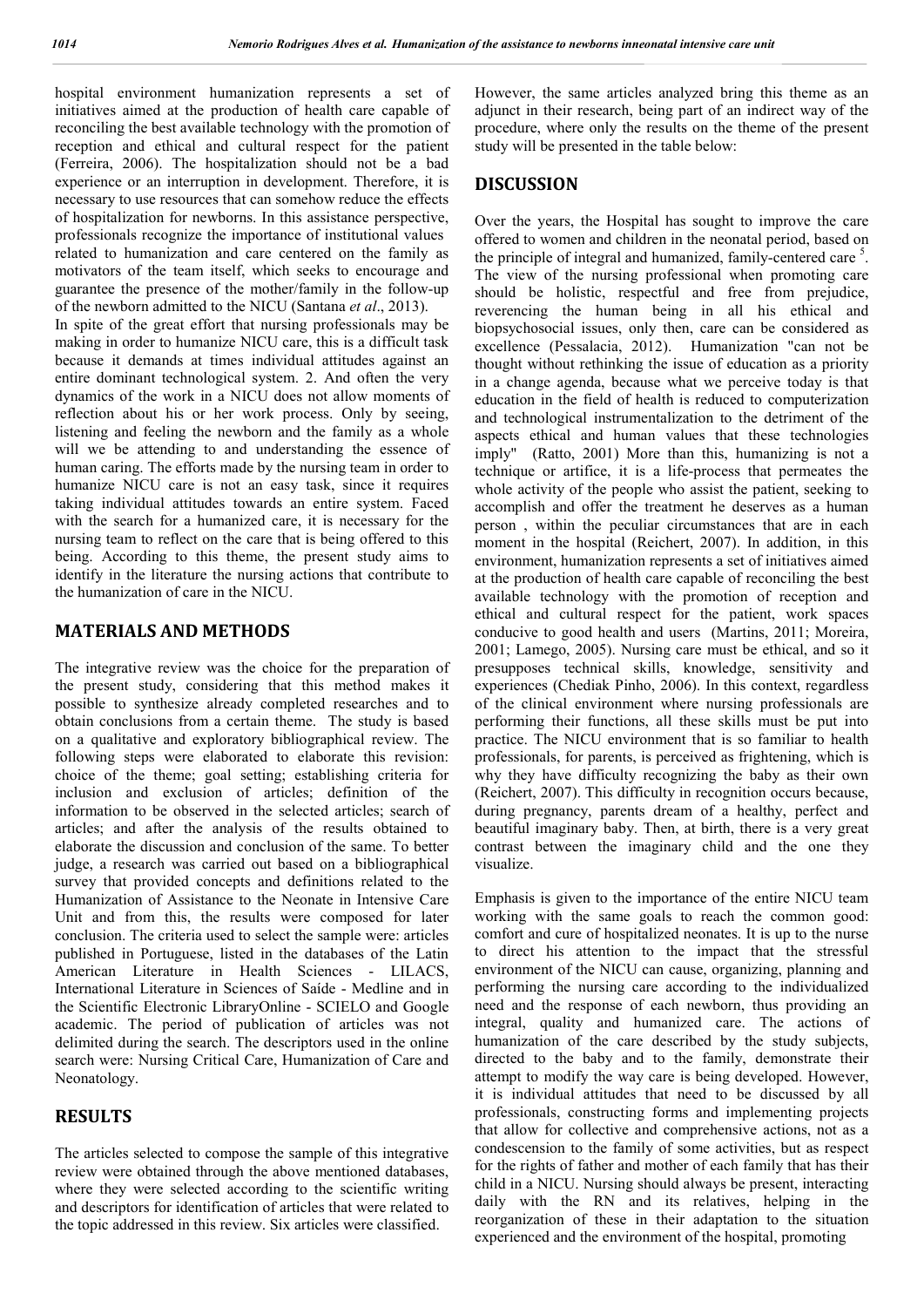| <b>AUTHORS</b>                        | <b>TITLE</b>                                                                                                | <b>JOURNAL</b>                                         | <b>METHODS</b>                                                        | <b>RESULTS</b>                                                                                                                                                                                                                                                                                                                                                                                                                                                                                             |
|---------------------------------------|-------------------------------------------------------------------------------------------------------------|--------------------------------------------------------|-----------------------------------------------------------------------|------------------------------------------------------------------------------------------------------------------------------------------------------------------------------------------------------------------------------------------------------------------------------------------------------------------------------------------------------------------------------------------------------------------------------------------------------------------------------------------------------------|
| (Reichert; Lins; Collet,<br>2007)     | Humanization of care at<br>neonatal intensive care<br>unit                                                  | Revista eletrônica de<br>enfermagem                    | Qualitative of the<br>bibliographic type                              | The results demonstrate that nursing actions with a<br>view to humanization in NICU should be based on<br>the construction of individual care, integrality and<br>respect for life.                                                                                                                                                                                                                                                                                                                        |
| (Martins et al., 2011)                | Neonatal intensive care<br>unit: The role of nursing<br>in the construction of a<br>therapeutic environment | Revista de enfermagem<br>do centro oeste mineiro       | Bibliographic review                                                  | It has been shown that a serious problem of the<br>neonatal intensive care unit is the over-stimulating<br>environment, aggravating the state of health of the<br>newborn. The health team is aware of factors<br>detrimental to the patient, but presents difficulties<br>in changing their work routine. Despite this, many<br>researches point out NICU with protocols and<br>proposals to reduce the stimuli harmful to the<br>newborns and favoring their cognitive and<br>physiological development. |
| (Ferreira;<br>Remedi;<br>Lima, 2006)  | Music as a resource in<br>hospitalized child care                                                           | Revista Brasileira de<br>Enfermagem                    | Bibliographic research                                                | The results evidenced the benefits of music for<br>hospitalized children, their families and health care<br>team. It was verified that this resource can be used<br>in the hospital space as a low-cost, non-<br>pharmacological and non-invasive intervention,<br>promoting a development process aimed at the<br>health of the child, the family and the workers.                                                                                                                                        |
| Madeira,<br>(Santana;<br>$2013)^5$    | The accompanying<br>mother in the neonatal<br>intensive care unit:<br>challenges for staff.                 | Revista de Enfermagem<br>do centro oeste mineiro       | Qualitative research                                                  | The results reveal the professionals 'perception<br>about the importance of parents' presence in the<br>NICU, especially the benefits of maternal<br>presence, for the recovery of the newborn.                                                                                                                                                                                                                                                                                                            |
| (Pinho; Siqueira; Pinho,<br>$2006)^6$ | Nurses' perceptions about<br>integral care.                                                                 | Revista eletrônica de<br>enfermagem                    | Descriptive study with a<br>qualitative approach                      | Integrality should not be transformed into a<br>concept, but rather into a practice of care that deals<br>with the value of life, respect for the other and<br>differences between human beings.                                                                                                                                                                                                                                                                                                           |
| (Moreira, 2001)                       | Stressors in mothers of<br>high-risk newborns:<br>systematization of nursing<br>care                        | Masters' thesis<br>Universidade Federal da<br>Paraíba. | This is a convergent-<br>assistance research of<br>qualitative nature | The accomplishment of this research revealed the<br>relevance of the nursing systematization for high<br>risk mothers of mothers based on the Neuman<br>Systems Model.                                                                                                                                                                                                                                                                                                                                     |

#### **Table 1. Characterization of the publications regarding the authors, year, title, journals, methods and results of the study**

the development of the attachment of parents / family with the baby, being this vital importance for the healthy growth and development of the child (Santana, 2013). "One of the roles of nursing is therefore to reduce NICU stressors and to implement actions that result in a therapeutic environment (Martins, 2011)". There are aspects that can minimize stress in the NICU as one of the ways of humanization of care (Martins, 2011). Among them, the care with manipulation, posture, sound, light, stress and pain, in the light of the knowledge of the capacities of the newborn, can not fail to be considered by the team. This same study also includes the responsibility that nursing has of involving the family, centered on the figure of the parents, in the direct care of their babies. Methods and interventions should be implemented with the purpose of fostering their participation in the care of such children, with the assistance of procedures strictly necessary for their evolution, minimizing aggressive and stressful behaviors (Martins, 2011). The literature found that humanizing care for the family and the baby implies offering an integral and singular care to both, emphasizing their beliefs, values, individualities and personality, since each being is unique, however, involved in a family context, which has a life history, and therefore, must be respected in order to maintain the dignity of this group during hospitalization.

#### **Conclusion**

Having as objective delimited in the process of conducting this research, namely to identify in the literature nursing actions that contribute to the humanization of care in the Neonatal Intensive Care Unit, we emphasize that the analysis revealed that these actions involve aspects related to the NICU environment, to the affective bond between parents / family and child, with nursing as facilitating agent in the process of humanization. This study presents aspects that can minimize stress in the NICU as one of the forms of humanization of care.

To do so, we believe it is necessary to go beyond and extrapolate individual actions to the search for the construction of collective processes involving all those involved in the assistance. This implies ensuring a sufficient and technically capable staff to improve and extend the life of the RN, to create work environments that promote interpersonal relationships, to humanize working relationships, to promote a safe and comfortable environment for the newborn, family and team. Healthy life and self-esteem are current values, which also point to the humanization of hospital environments in order to contribute to the recovery of the neonate, well-being of the multiprofessional team, as well as of the relatives and companions (Martins, 2011). The humanization of care in the NICU should be based on individual care, integrity and respect for life. It is dependent on the encounter involving caregiver and being cared for. The construction of "wholeness must not be transformed into a concept, but rather into a practice of care that deals with the valorization of life, respect for the other and differences between human beings (Chediak Pinho Ii, 2006). Therefore, moments of reflection about the work process in the daily life are fundamental in order to review the practices. The humanization of care appears related to attitudes of giving attention, having responsibility, taking good care of, respecting the particularities of each one, and especially promoting an integral care to the baby and family. According to the professionals, humanitarian action is related to the way one cares. Care with manipulation, posture, sound, light, stress and pain, in the light of the knowledge of the newborn's abilities, can not fail to be considered by the team. This attitude will greatly enrich the nursing team, as new foundations will be built, with paradigm shifts for a new practice. In spite of the great effort that the nursing professionals can be making in order to humanize the care in NICU, this is a difficult task, because it demands attitudes sometimes individual against a whole system. And, often, the very dynamics of work in a NICU does not allow moments of reflection about its work